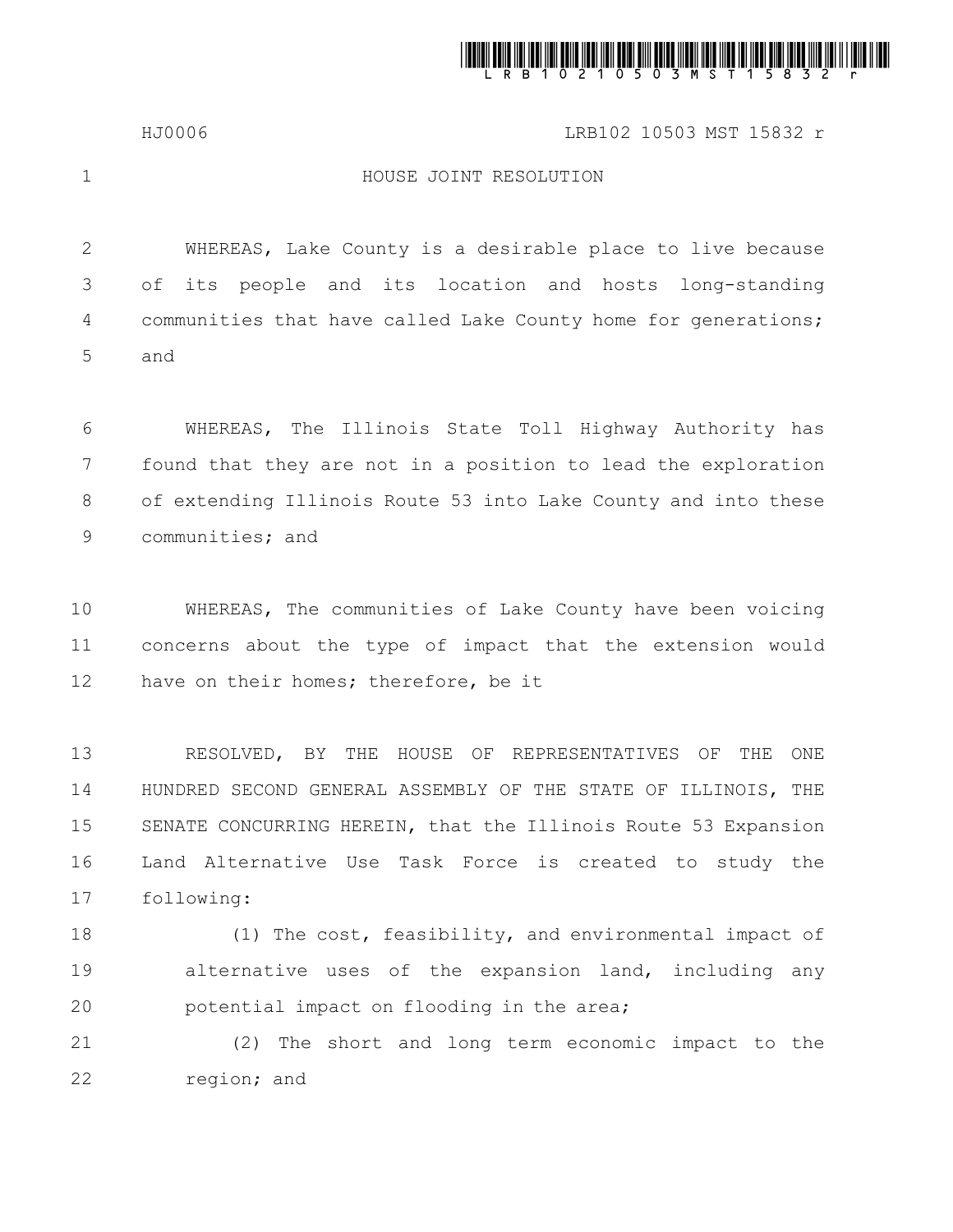(3) All options for funding alternative uses; and be it further RESOLVED, That the Task Force shall consist of the following members: (1) The President of the Senate, or his or her designee; (2) The Speaker of the House, or his or her designee; (3) The Minority Leader of the Senate, or his or her designee; (4) The Minority Leader of the House, or his or her designee; (5) The Secretary of Transportation, or his or her designee; (6) The Executive Director of the Department of Natural Resources, or his or her designee; (7) The Director of the Illinois Environmental Protection Agency, or his or her designee; (8) A representative of Lake County appointed by the Chairman of the Lake County Board; (9) The Chair of the Lake County Stormwater Management Commission, or his or her designee; (10) The Mayor of Long Grove, or his or her designee; (11) The Mayor of Hawthorn Woods, or his or her designee; (12) The Mayor of Mundelein, or his or her designee; 1 2 3 4 5 6 7 8 9 10 11 12 13 14 15 16 17 18 19 20 21 22 23 24 25 HJ0006 -2- LRB102 10503 MST 15832 r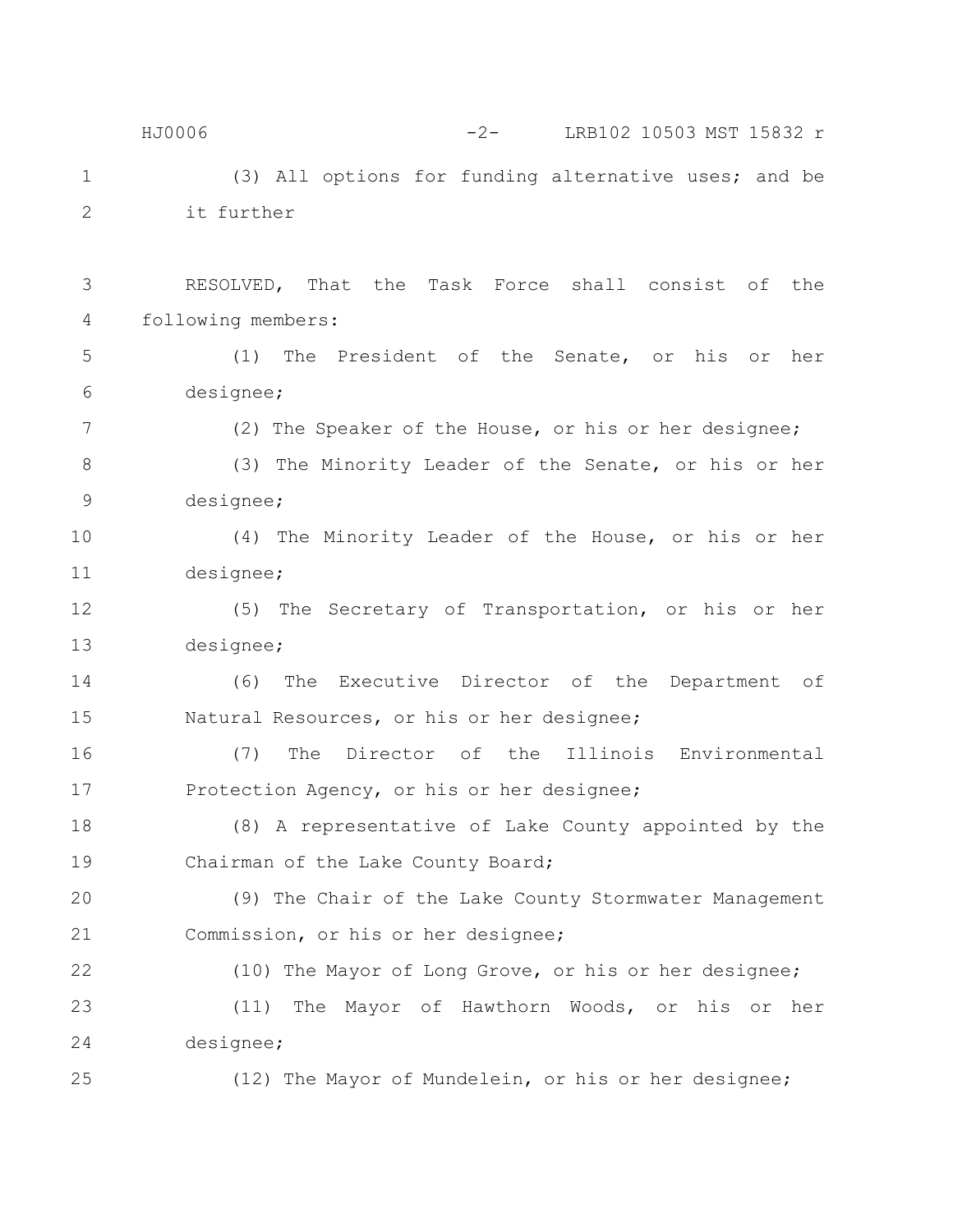HJ0006 -3- LRB102 10503 MST 15832 r

1

2

3

4

(13) The Mayor of Grayslake, or his or her designee; (14) A representative of a local sustainability organization, nominated by its president and appointed by

the Task Force members who are General Assembly members;

(15) A representative of a local livability organization, nominated by its president and appointed by the Task Force members who are General Assembly members; 5 6 7

(16) A representative of an environmental organization, nominated by its president and appointed by the Task Force members who are General Assembly members; 8 9 10

(17) A representative of a tourism organization, nominated by its president and appointed by the Task Force members who are General Assembly members; 11 12 13

(18) A representative of a conservation organization, nominated by its president and appointed by the Task Force members who are General Assembly members; and 14 15 16

(19) A representative of the Lake County Forest Preserves, nominated by its president and appointed by the Task Force members who are General Assembly members; and be it further 17 18 19 20

RESOLVED, That the Task Force shall select a Chairperson from among the members of the Task Force who serve in the General Assembly; Task Force members shall serve without compensation; and be it further 21 22 23 24